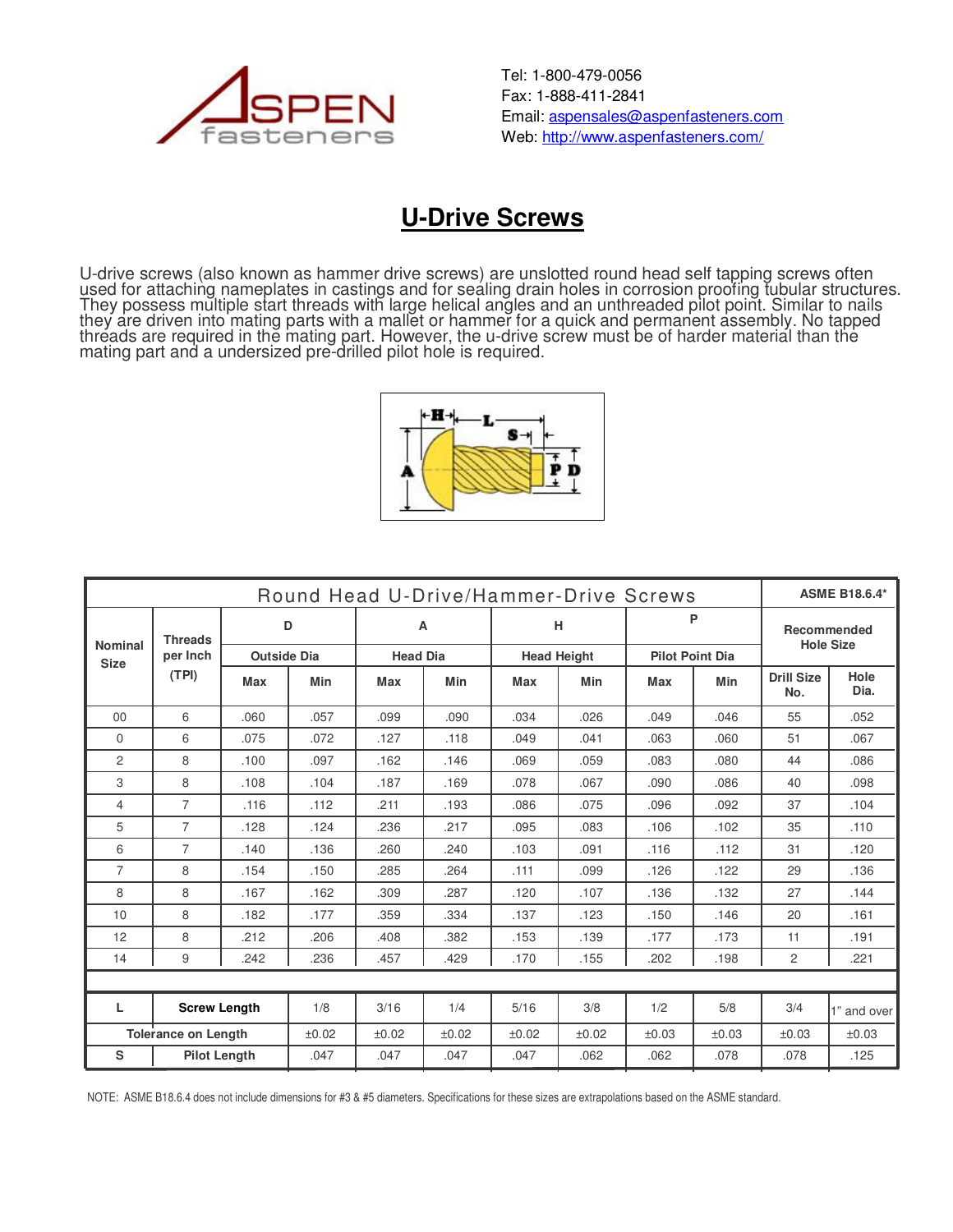

Tel: 1-800-479-0056 Fax: 1-888-411-2841 Email: aspensales@aspenfasteners.com Web: http://www.aspenfasteners.com/

| <b>Description</b>                 | Unslotted round head drive screw having multiple start threads with large helical angle, and an unthreaded pivot point.                                                                       |                                                                                   |  |  |  |  |  |
|------------------------------------|-----------------------------------------------------------------------------------------------------------------------------------------------------------------------------------------------|-----------------------------------------------------------------------------------|--|--|--|--|--|
| Applications/<br><b>Advantages</b> | For permanent assemblies in metals and plastics driven into mating parts with a mallet or hammer.                                                                                             |                                                                                   |  |  |  |  |  |
| <b>Material</b>                    | <b>Steel</b>                                                                                                                                                                                  | <b>Stainless</b>                                                                  |  |  |  |  |  |
|                                    | AISI 1016 - 1024 or equivalent steel                                                                                                                                                          | 18-8 or 316 Stainless Steel                                                       |  |  |  |  |  |
| <b>Heat Treatment</b>              | Quenched in liquid and then tempered by reheating<br>to 650°F minimum.                                                                                                                        |                                                                                   |  |  |  |  |  |
| <b>Case Hardness</b>               | Rockwell C 45 minimum                                                                                                                                                                         |                                                                                   |  |  |  |  |  |
| <b>Core Hardness</b>               | Rockwell C 28-38                                                                                                                                                                              | Rockwell B 100 (approx)                                                           |  |  |  |  |  |
| <b>Case Depth</b>                  | No. 2 through 6 dia: . 002 - .007<br>No. 7 through 12 dia: .004 - .009<br>No. 14 dia: .<br>$006 - 011$                                                                                        |                                                                                   |  |  |  |  |  |
| For Use In                         | Drive screws produce mating threads without shearing<br>threads or fracture of the screw when driven into properly<br>sized holes in test plates having a Rockwell hardness of<br>B70 to B85. | Not recommended for use in materials of a hardness greater<br>than Rockwell B 65. |  |  |  |  |  |
| <b>Plating</b>                     | Available in zinc and black oxide                                                                                                                                                             | Parts are typically supplied without secondary finishes.                          |  |  |  |  |  |

## Aspen Fasteners Stocks the Following U-Drive Screws





**U-Drive Screws - Steel Black Oxide Finish**